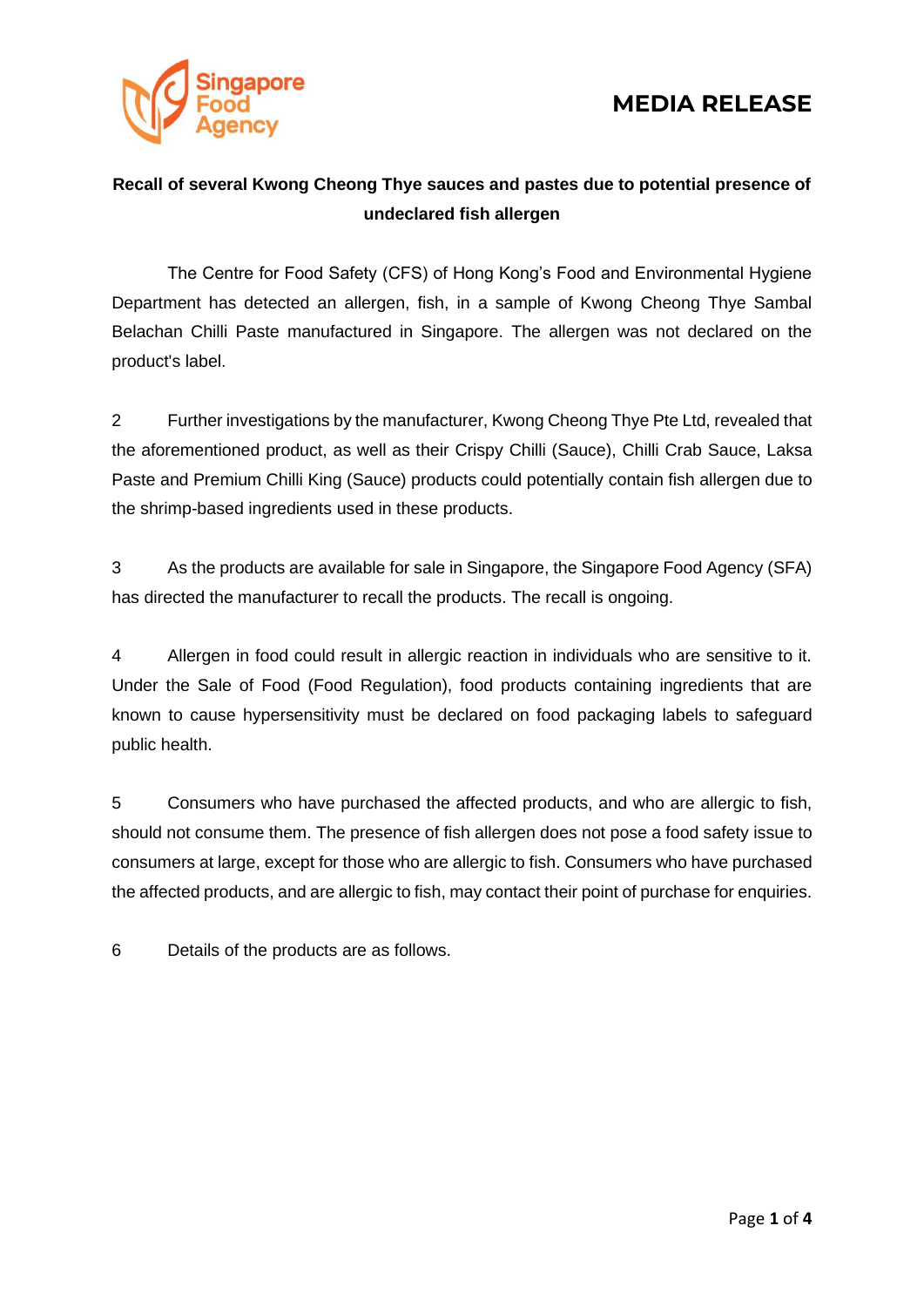

## **MEDIA RELEASE**

#### **Implicated products:**

| <b>Kwong Cheong Thye Sambal</b> |  |
|---------------------------------|--|
| <b>Belachan Chilli Paste</b>    |  |
| Best before: 2021.09.05,        |  |
| 2021.11.08, 2022.02.04,         |  |
| 2022.03.30, 2022.04.08          |  |
| Packing Size: 230g              |  |
| Country of origin: Singapore    |  |
|                                 |  |
| <b>Kwong Cheong Thye Crispy</b> |  |
|                                 |  |
| <b>Chilli</b>                   |  |
|                                 |  |
| Best before: 2021.05.16,        |  |
| 2021.12.29, 2021.12.11,         |  |
| 2022.01.28, 2022.02.10,         |  |
| 2022.02.19, 2022.04.15          |  |
| Packing Size: 230g              |  |
| Country of origin: Singapore    |  |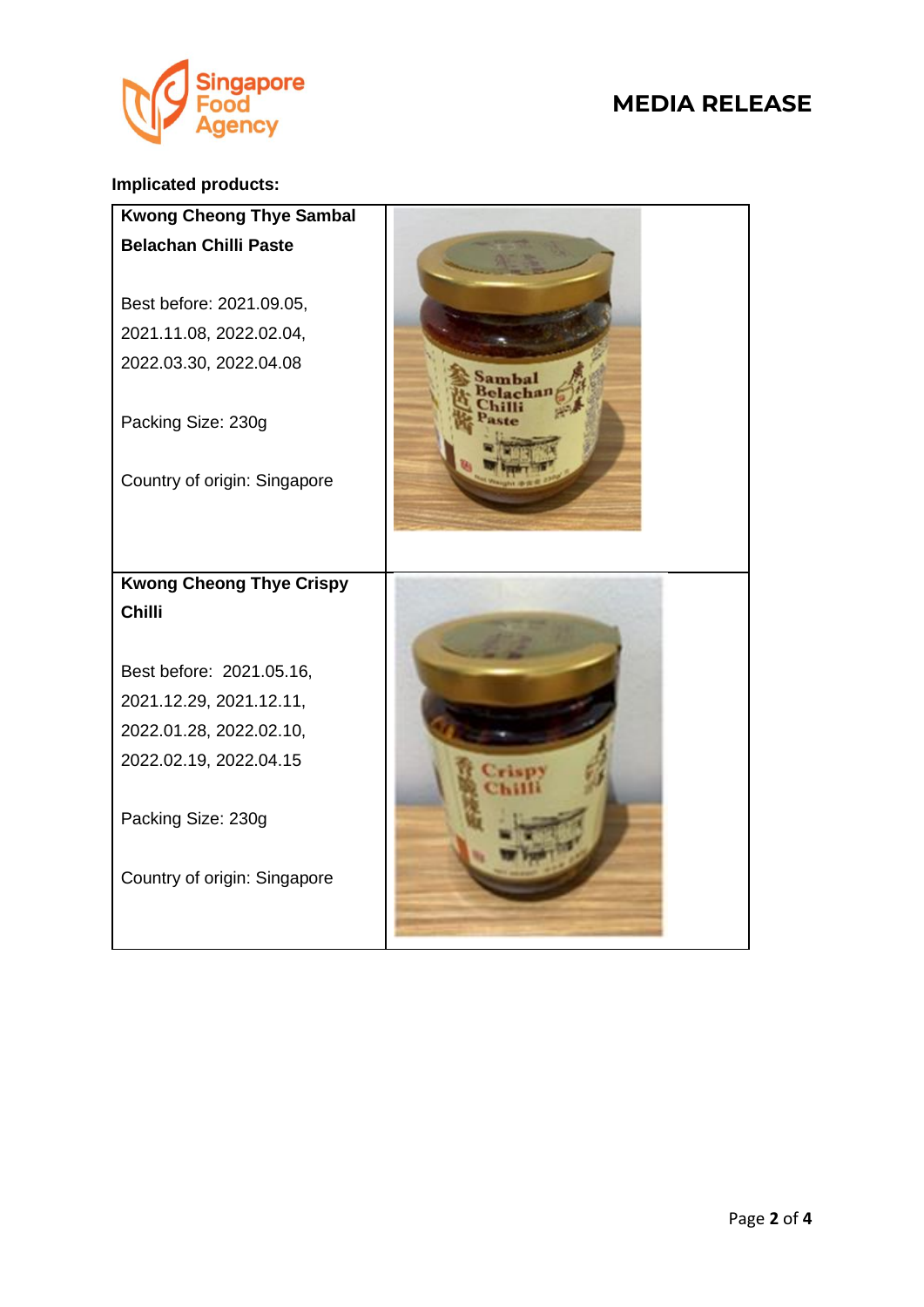

# **MEDIA RELEASE**

| <b>Kwong Cheong Thye Chilli</b>                |  |
|------------------------------------------------|--|
| <b>Crab Sauce</b>                              |  |
| Best before: All dates                         |  |
| Packing Size: 300g & 1kg                       |  |
| Country of origin: Singapore                   |  |
| <b>Kwong Cheong Thye Laksa</b>                 |  |
| <b>Paste</b>                                   |  |
| Best before: 2021.07.23; Packing<br>Size: 200g |  |
| Best before: 2021.09.10; Packing<br>Size: 1kg  |  |
| Best before: 2021.07.03; Packing<br>Size: 1kg  |  |
| Country of origin: Singapore                   |  |